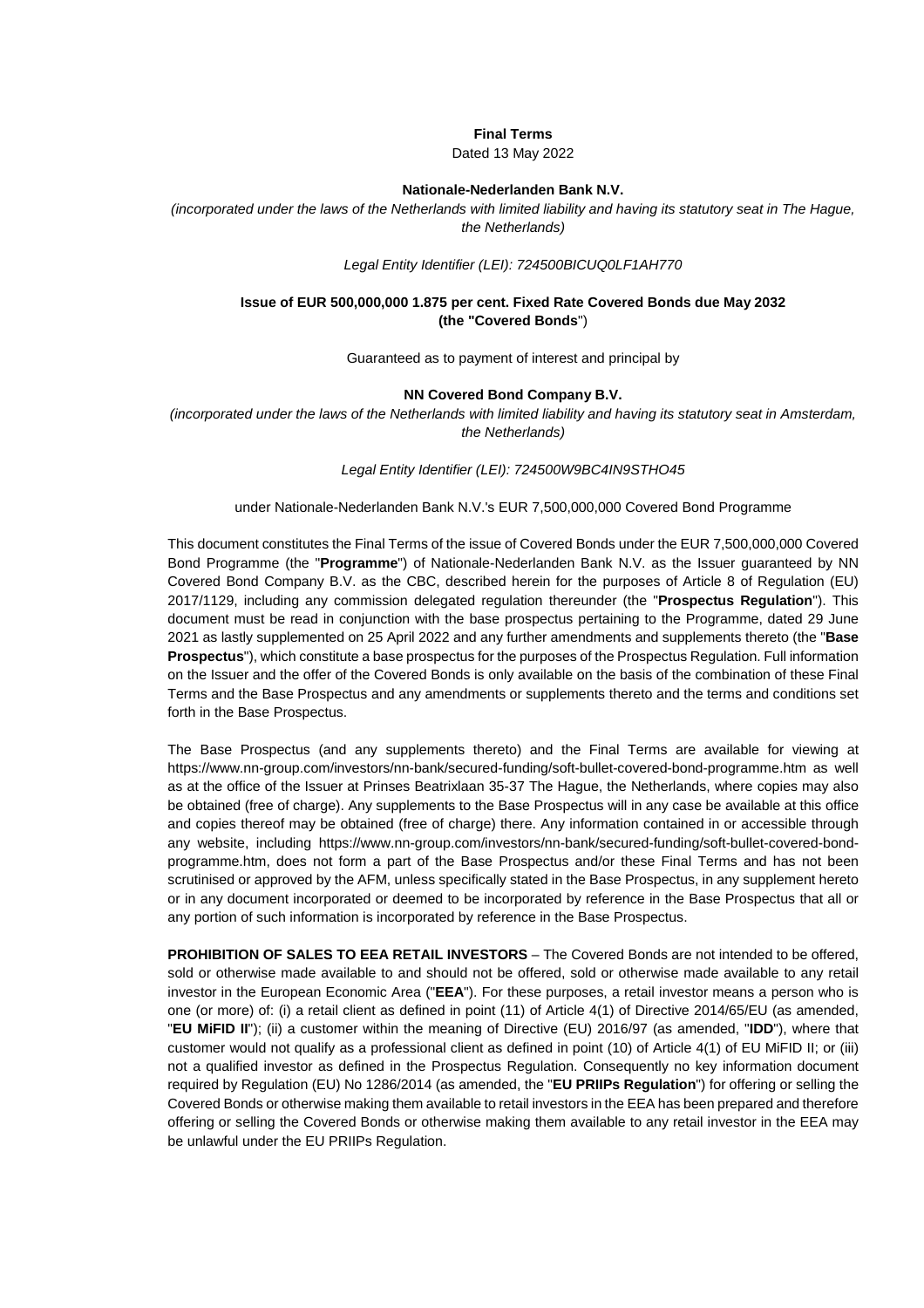**EU MiFID II product governance / Professional investors and eligible counterparties only target market:**  Solely for the purposes of each manufacturer's product approval process, the target market assessment in respect of the Covered Bonds has led to the conclusion that: (i) the target market for the Covered Bonds is eligible counterparties and professional clients only, each as defined in EU MiFID II; and (ii) all channels for distribution of the Covered Bonds to eligible counterparties and professional clients are appropriate. Any person subsequently offering, selling or recommending the Covered Bonds (an "EU distributor") should take into consideration the manufacturers' target market assessment; however, an EU distributor subject to EU MiFID II is responsible for undertaking its own target market assessment in respect of the Covered Bonds (by either adopting or refining the manufacturers' target market assessment) and determining appropriate distribution channels.

**PROHIBITION OF SALES TO UK RETAIL INVESTORS** - The Covered Bonds are not intended to be offered, sold or otherwise made available to and should not be offered, sold or otherwise made available to any retail investor in the United Kingdom ("**UK**"). For these purposes, a retail investor means a person who is one (or more) of: (i) a retail client, as defined in point (8) of Article 2 of Regulation (EU) No 2017/565 as it forms part of domestic law by virtue of the European Union (Withdrawal) Act 2018 ("**EUWA**"); (ii) a customer within the meaning of the provisions of the FSMA and any rules or regulations made under the FSMA to implement Directive (EU) 2016/97, where that customer would not qualify as a professional client, as defined in point (8) of Article 2(1) of Regulation (EU) No 600/2014 as it forms part of domestic law by virtue of the EUWA; or (iii) not a qualified investor as defined in Article 2 of Regulation (EU) 2017/1129 as it forms part of domestic law by virtue of the EUWA. Consequently no key information document required by Regulation (EU) No 1286/2014 as it forms part of domestic law by virtue of the EUWA (the "**UK PRIIPs Regulation**") for offering or selling the Covered Bonds or otherwise making them available to retail investors in the UK has been prepared and therefore offering or selling the Covered Bonds or otherwise making them available to any retail investor in the UK may be unlawful under the UK PRIIPs Regulation.

**UK MiFIR product governance / Professional investors and ECPs only target market** – Solely for the purposes of each manufacturer's product approval process, the target market assessment in respect of the Covered Bonds has led to the conclusion that: (i) the target market for the Covered Bonds is only eligible counterparties, as defined in the FCA Handbook Conduct of Business Sourcebook ("**COBS**"), and professional clients, as defined in Regulation (EU) No 600/2014 as it forms part of domestic law by virtue of the European Union (Withdrawal) Act 2018 ("**UK MiFIR**"); and (ii) all channels for distribution of the Covered Bonds to eligible counterparties and professional clients are appropriate. Any person subsequently offering, selling or recommending the Covered Bonds (a "UK distributor") should take into consideration the manufacturers' target market assessment; however, a UK distributor subject to the FCA Handbook Product Intervention and Product Governance Sourcebook (the "**UK MiFIR Product Governance Rules**") is responsible for undertaking its own target market assessment in respect of the Covered Bonds (by either adopting or refining the manufacturers' target market assessment) and determining appropriate distribution channels.

The Covered Bonds and the Guarantee have not been and will not be registered under the US. Securities Act of 1933, as amended (the "**Securities Act**"), or the securities laws of any state of the United States or other jurisdiction of the United States. The securities may not be offered or sold within the U.S. or to, or for the account or benefit of, U.S. persons (as defined in Regulation S), except pursuant to an exemption from, or in a transaction not subject to, the registration requirements of the Securities Act and applicable state or local securities laws. Accordingly, the Covered Bonds are being offered, sold or delivered only to non-U.S. persons (as defined in Regulation S) outside the United States in reliance on Regulation S.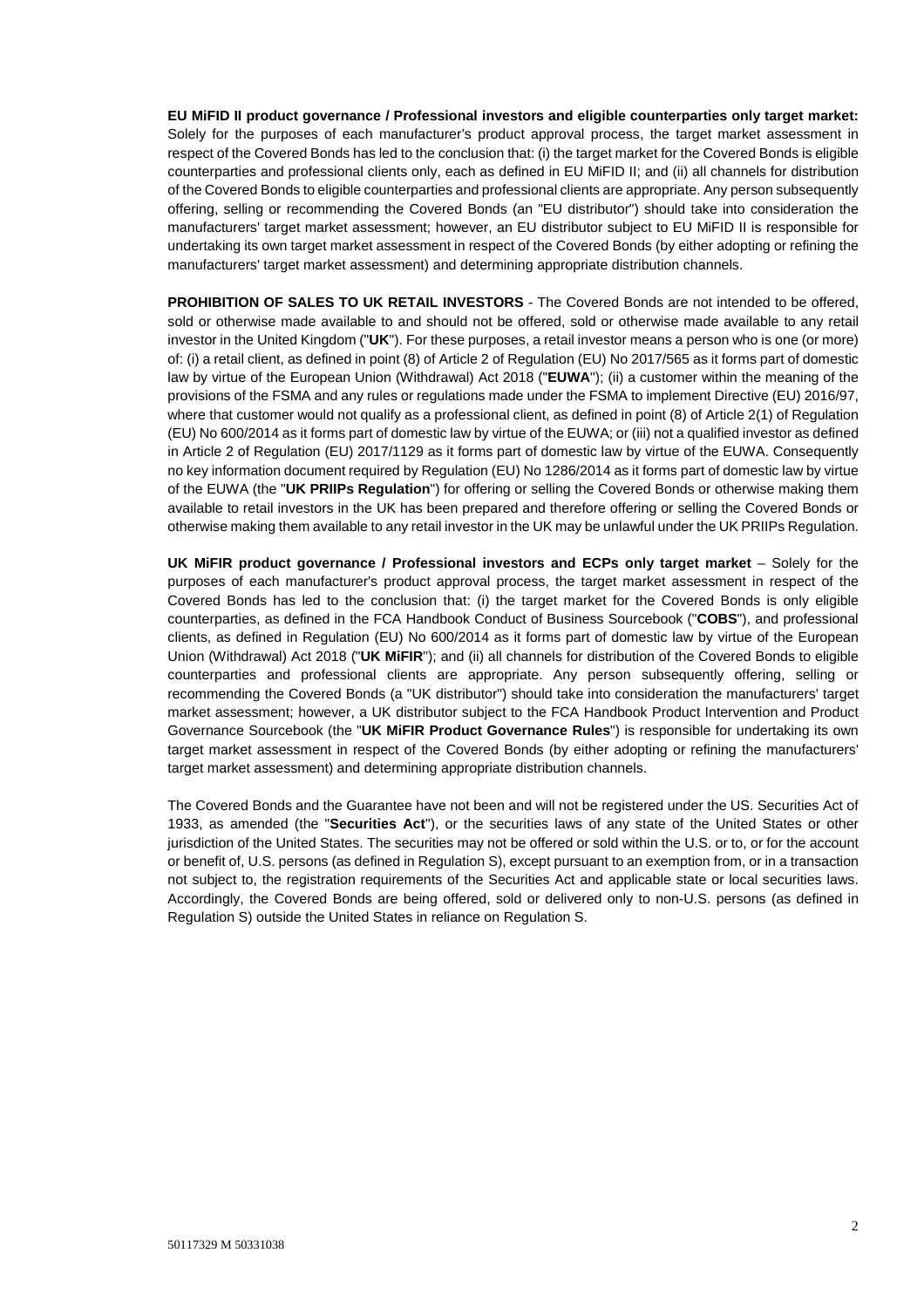## **PART A – CONTRACTUAL TERMS**

These Final Terms are to be read in conjunction with the Terms and Conditions (the "**Terms and Conditions**") set forth in section 5 (*Covered Bonds*) of the Base Prospectus. The Terms and Conditions as supplemented, amended and/or disapplied by these Final Terms constitute the conditions (the "**Conditions**") of the Covered Bonds. Capitalised terms not defined herein have the same meaning as in the Terms and Conditions. Certain capitalised terms in the Conditions which are not defined therein have the meaning set forth in a master definitions agreement (the "**Master Definitions Agreement**") dated 29 June 2021, as the same may be amended, supplemented, restated or otherwise modified from time to time and signed by the Issuer, the CBC, the Security Trustee, the Transferor and certain other parties. All references to numbered Conditions and sections are to Conditions and sections of the Terms and Conditions set forth in section 5 (*Covered Bonds*) of the Base Prospectus.

| 1. | (i)                            | Issuer:                    | Nationale-Nederlanden Bank N.V.                                                                                                                                                                                                                                                                                                                                                                                                                                      |
|----|--------------------------------|----------------------------|----------------------------------------------------------------------------------------------------------------------------------------------------------------------------------------------------------------------------------------------------------------------------------------------------------------------------------------------------------------------------------------------------------------------------------------------------------------------|
|    | (ii)                           | CBC:                       | NN Covered Bond Company B.V.                                                                                                                                                                                                                                                                                                                                                                                                                                         |
| 2. | (i)                            | Series Number:             | 12                                                                                                                                                                                                                                                                                                                                                                                                                                                                   |
|    | (ii)                           | Tranche Number:            | 1                                                                                                                                                                                                                                                                                                                                                                                                                                                                    |
| 3. | Currency:                      |                            | Euro                                                                                                                                                                                                                                                                                                                                                                                                                                                                 |
| 4. | Aggregate Nominal Amount:      |                            | EUR 500,000,000                                                                                                                                                                                                                                                                                                                                                                                                                                                      |
| 5. | <b>Issue Price of Tranche:</b> |                            | 99.369 per cent. of the Aggregate Nominal<br>Amount                                                                                                                                                                                                                                                                                                                                                                                                                  |
| 6. | (i)                            | Specified Denomination(s): | EUR 100,000                                                                                                                                                                                                                                                                                                                                                                                                                                                          |
|    | (ii)                           | <b>Calculation Amount:</b> | EUR 100,000                                                                                                                                                                                                                                                                                                                                                                                                                                                          |
| 7. | (i)                            | <b>Issue Date:</b>         | 17 May 2022                                                                                                                                                                                                                                                                                                                                                                                                                                                          |
|    | (ii)                           | Interest Commencement Date | <b>Issue Date</b>                                                                                                                                                                                                                                                                                                                                                                                                                                                    |
| 8. | Maturity Date:                 |                            | 17 May 2032                                                                                                                                                                                                                                                                                                                                                                                                                                                          |
|    | Extended Due for Payment Date: |                            | 17 May 2033                                                                                                                                                                                                                                                                                                                                                                                                                                                          |
|    |                                |                            | If the Final Redemption Amount is not paid in full<br>on the Maturity Date, payment of the unpaid<br>amount will be automatically deferred until the<br>Extended Due for Payment Date, provided that<br>any amount representing the Final Redemption<br>Amount due and remaining unpaid on the<br>Maturity Date may be paid by the CBC on any<br>Specified Interest Payment Date occurring<br>thereafter up to (and including) the Extended Due<br>for Payment Date. |
| 9. | Interest Basis:                |                            | In respect of the period from and including the                                                                                                                                                                                                                                                                                                                                                                                                                      |

Interest Commencement Date to (but excluding)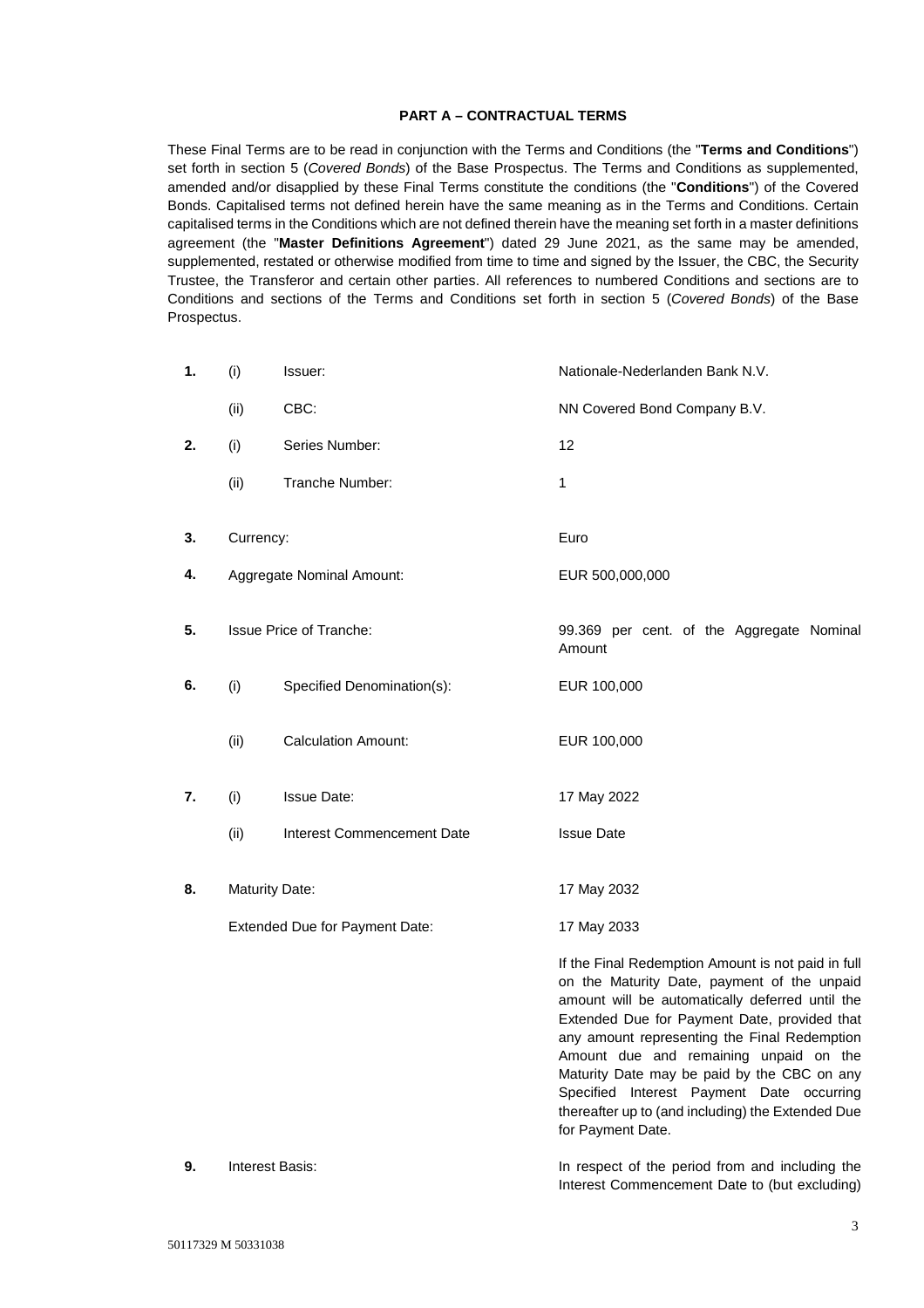the Maturity Date: 1.875 per cent. Fixed Rate.

 If payment of the Guaranteed Final Redemption Amount is deferred in whole or in part, for the period from (and including) the Maturity Date to (and excluding) the Extended Due for Payment Date: 1-month EURIBOR + 0.07 per cent. Floating Rate.

| 10. | Redemption/Payment Basis:                               | Redemption at par                                                                                                                            |
|-----|---------------------------------------------------------|----------------------------------------------------------------------------------------------------------------------------------------------|
| 11. | Change of Interest Basis or Redemption/Payment<br>Basis | The Interest Basis will change from 1.875 per<br>cent. Fixed Rate to 1-month EURIBOR $+0.07$ per<br>cent. Floating Rate on the Maturity Date |
| 12. | Put/Call Options:                                       | Not Applicable                                                                                                                               |
| 13. | Status of the Covered Bonds:                            | Unsubordinated, unsecured, quaranteed                                                                                                        |
| 14. | Status of the Guarantee:                                | Unsubordinated, secured (indirectly, through a<br>parallel debt), unguaranteed                                                               |

# **PROVISIONS RELATING TO INTEREST (IF ANY) PAYABLE**

| 15. | <b>Fixed Rate Covered Bond Provisions:</b> |                                                                  | Applicable from (and including) the Issue Date to<br>(but excluding) the Maturity Date                                               |
|-----|--------------------------------------------|------------------------------------------------------------------|--------------------------------------------------------------------------------------------------------------------------------------|
|     | (i)                                        | Rate(s) of Interest:                                             | 1.875 per cent. per annum payable annually in<br>arrear                                                                              |
|     | (ii)                                       | Interest Payment Date(s):                                        | 17 May in each year up to and including the<br><b>Maturity Date</b>                                                                  |
|     | (iii)                                      | Fixed Coupon Amount(s):                                          | EUR 1,875 per Calculation Amount                                                                                                     |
|     | (iv)                                       | Broken Amount(s):                                                | Not Applicable                                                                                                                       |
|     | (v)                                        | <b>Business Day Convention</b>                                   |                                                                                                                                      |
|     |                                            | - Business Day Convention                                        | Following Business Day Convention                                                                                                    |
|     |                                            | - Adjustment or Unadjustment<br>for Interest Period              | Unadjusted                                                                                                                           |
|     | (vi)                                       | Fixed Day Count Fraction:                                        | Actual/Actual (ICMA)                                                                                                                 |
| 16. |                                            | <b>Floating Rate Covered Bond Provisions:</b>                    | Applicable from (and including) the Maturity Date<br>to (but excluding) the Extended Due for Payment<br>Date                         |
|     | (i)                                        | Specified Period(s)/<br><b>Specified Interest Payment Dates:</b> | 17 <sup>th</sup> day of each month from (but excluding) the<br>Maturity Date to (and including) the Extended<br>Due for Payment Date |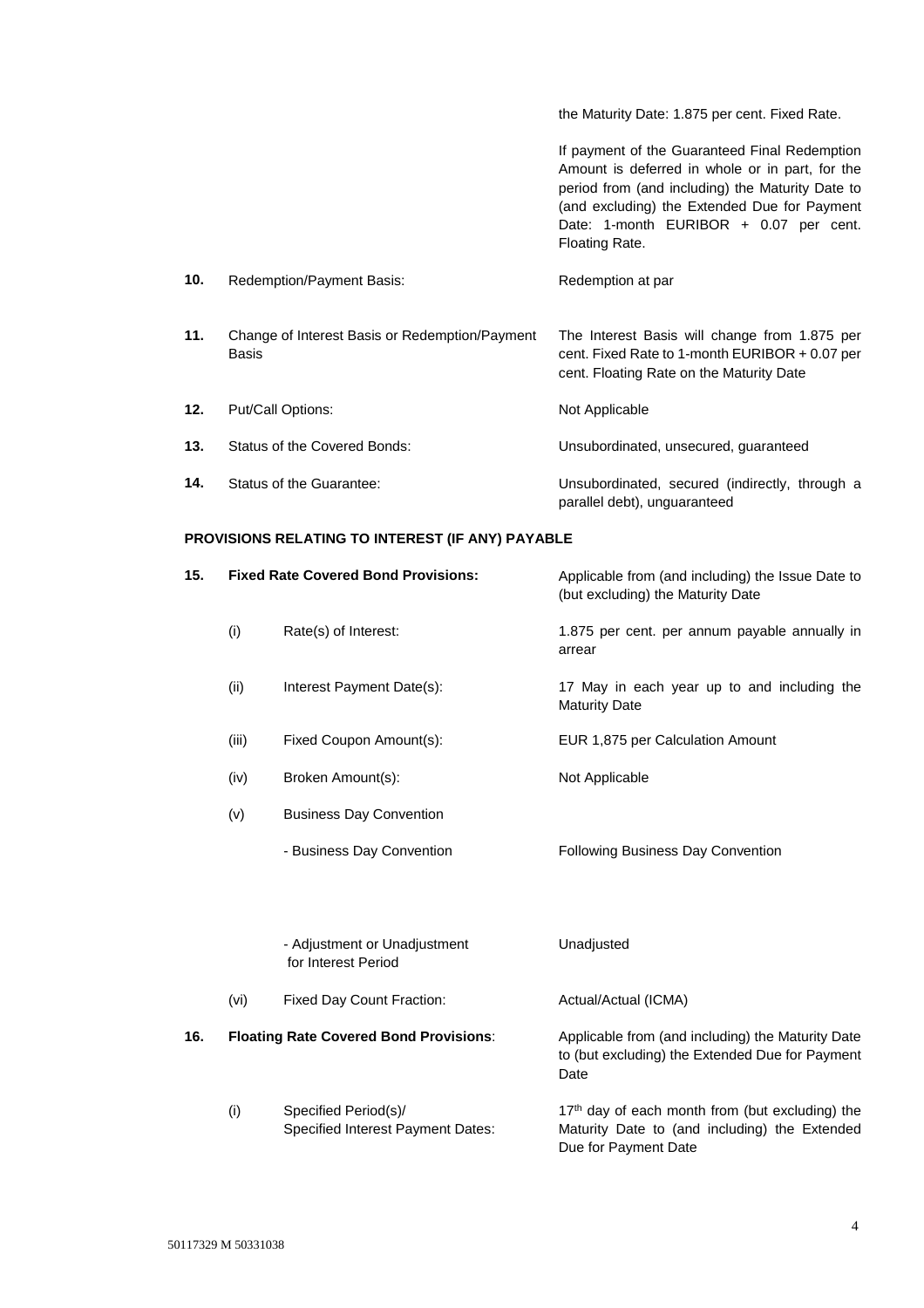|     | (ii)                            | <b>Business Day Convention:</b><br>- Business Day Convention:                                                                                                                                                                                         | Modified Following Business Day Convention                                                                      |
|-----|---------------------------------|-------------------------------------------------------------------------------------------------------------------------------------------------------------------------------------------------------------------------------------------------------|-----------------------------------------------------------------------------------------------------------------|
|     |                                 | - Adjustment or Unadjustment<br>for Interest Period:                                                                                                                                                                                                  | Adjusted                                                                                                        |
|     | (iii)                           | Additional Business Centre(s):                                                                                                                                                                                                                        | Not Applicable                                                                                                  |
|     | (iv)                            | Manner in which the Rate of Interest and<br>Floating Interest Amount is to be<br>determined:                                                                                                                                                          | Screen Rate Determination                                                                                       |
|     | (v)                             | Party responsible for calculating the Rate<br>of Interest and interest Amount (if not the<br>Principal Paying Agent):                                                                                                                                 | <b>Principal Paying Agent</b>                                                                                   |
|     | (vi)                            | Screen Rate Determination:                                                                                                                                                                                                                            | Yes                                                                                                             |
|     |                                 | - Reference Rate:                                                                                                                                                                                                                                     | 1-month EURIBOR                                                                                                 |
|     |                                 | - Interest Determination Date(s):                                                                                                                                                                                                                     | Second day on which the TARGET2 is open<br>prior to the start of each Interest Period                           |
|     |                                 | - Relevant Screen Page:                                                                                                                                                                                                                               | <b>Reuters EURIBOR 01</b>                                                                                       |
|     |                                 | - Relevant Time:                                                                                                                                                                                                                                      | 11.00 a.m. Brussels time                                                                                        |
|     |                                 | - Relevant Financial Centre:                                                                                                                                                                                                                          | Euro-zone (where Euro zone means the region<br>comprised of the countries whose lawful<br>currency is the euro) |
|     | (vii)                           | <b>ISDA Determination:</b>                                                                                                                                                                                                                            | No                                                                                                              |
|     | (viii)                          | Margin(s):                                                                                                                                                                                                                                            | +0.07 per cent. per annum                                                                                       |
|     | (ix)                            | Minimum Rate of Interest:                                                                                                                                                                                                                             | Not Applicable                                                                                                  |
|     | (x)                             | Maximum Rate of Interest:                                                                                                                                                                                                                             | Not Applicable                                                                                                  |
|     | (x <sub>i</sub> )               | Floating Day Count Fraction:                                                                                                                                                                                                                          | Actual/360                                                                                                      |
| 17. |                                 | Zero Coupon Covered Bond Provisions:                                                                                                                                                                                                                  | Not Applicable                                                                                                  |
|     |                                 | <b>PROVISIONS RELATING TO REDEMPTION</b>                                                                                                                                                                                                              |                                                                                                                 |
| 18. | <b>Issuer Call:</b>             |                                                                                                                                                                                                                                                       | Not Applicable                                                                                                  |
| 19. | <b>Investor Put:</b>            |                                                                                                                                                                                                                                                       | Not Applicable                                                                                                  |
| 20. | <b>Final Redemption Amount:</b> |                                                                                                                                                                                                                                                       | EUR 100,000 per Calculation Amount                                                                              |
| 21. |                                 | Early Redemption Amount(s) per Calculation<br>Amount of each Covered Bond payable on<br>redemption for taxation reasons, or on acceleration<br>following an Issuer Event of Default as against the<br>Issuer or a CBC Event of Default or other early | As specified in Condition 7(e) (Early Redemption<br>Amounts)                                                    |

redemption: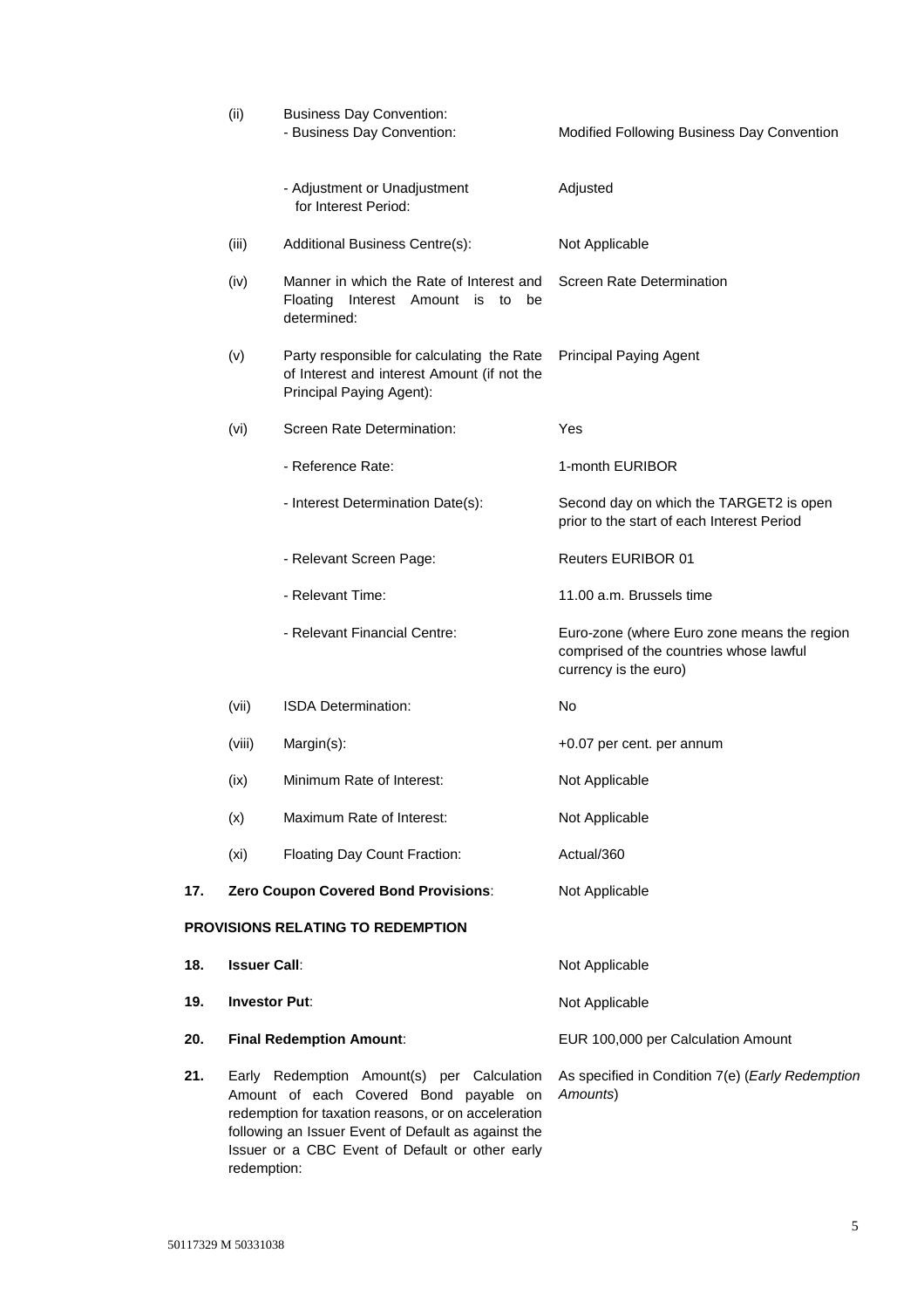# **GENERAL PROVISIONS APPLICABLE TO THE COVERED BONDS**

| 22. | Form of Covered Bonds:                                                                                              |                                                           |       | Bearer form                                                                                                                                                                                                                |  |
|-----|---------------------------------------------------------------------------------------------------------------------|-----------------------------------------------------------|-------|----------------------------------------------------------------------------------------------------------------------------------------------------------------------------------------------------------------------------|--|
|     |                                                                                                                     |                                                           |       | Temporary Global Covered Bond exchangeable<br>for a Permanent Global Covered Bond which is<br>exchangeable for Definitive Covered Bonds only<br>upon the occurrence of an Exchange Event                                   |  |
| 23. |                                                                                                                     | New Global Note form:                                     |       | Not Applicable                                                                                                                                                                                                             |  |
| 24. | a)                                                                                                                  | Exclusion of set-off:                                     |       | Not Applicable                                                                                                                                                                                                             |  |
|     | b)                                                                                                                  | German Insurers:                                          |       | Not Applicable                                                                                                                                                                                                             |  |
| 25. | Additional Financial Centre(s) or other special<br>provisions relating to payment Dates:                            |                                                           |       | Not Applicable                                                                                                                                                                                                             |  |
| 26. | Talons for future Coupons to be attached to<br>Definitive Covered Bonds (and dates on which<br>such Talons mature): |                                                           | No    |                                                                                                                                                                                                                            |  |
| 27. | <b>Consolidation Provisions:</b>                                                                                    |                                                           | apply | The provisions of Condition 18 (Further Issues)                                                                                                                                                                            |  |
|     | <b>DISTRIBUTION</b>                                                                                                 |                                                           |       |                                                                                                                                                                                                                            |  |
| 28. | Method of distribution:                                                                                             |                                                           |       | Syndicated                                                                                                                                                                                                                 |  |
|     | (i)                                                                                                                 | If syndicated, names of Managers:                         |       | (a) Joint-Lead Managers<br>Coöperatieve Rabobank U.A.<br>Credit Suisse Bank (Europe), S.A.<br>DZ<br><b>BANK</b><br>AG<br>Deutsche<br>Zentral-<br>Genossenschaftsbank, Frankfurt am Main<br>ING Bank N.V.<br><b>Natixis</b> |  |
|     |                                                                                                                     |                                                           |       | (b) Co-Lead Manager<br>Bayerische Landesbank                                                                                                                                                                               |  |
|     | (ii)                                                                                                                | Stabilising Manager (if any):                             |       | Not Applicable                                                                                                                                                                                                             |  |
| 29. | Dealer:                                                                                                             | If non-syndicated, name and address of relevant           |       | Not Applicable                                                                                                                                                                                                             |  |
|     | <b>OTHER PROVISIONS</b>                                                                                             |                                                           |       |                                                                                                                                                                                                                            |  |
| 30. | (i)                                                                                                                 | U.S. Selling Restrictions:                                |       | Reg S Category 2, TEFRA D                                                                                                                                                                                                  |  |
|     | (ii)                                                                                                                | Prohibition<br>Sales<br>Belgian<br>οf<br>to<br>Consumers: |       | Applicable                                                                                                                                                                                                                 |  |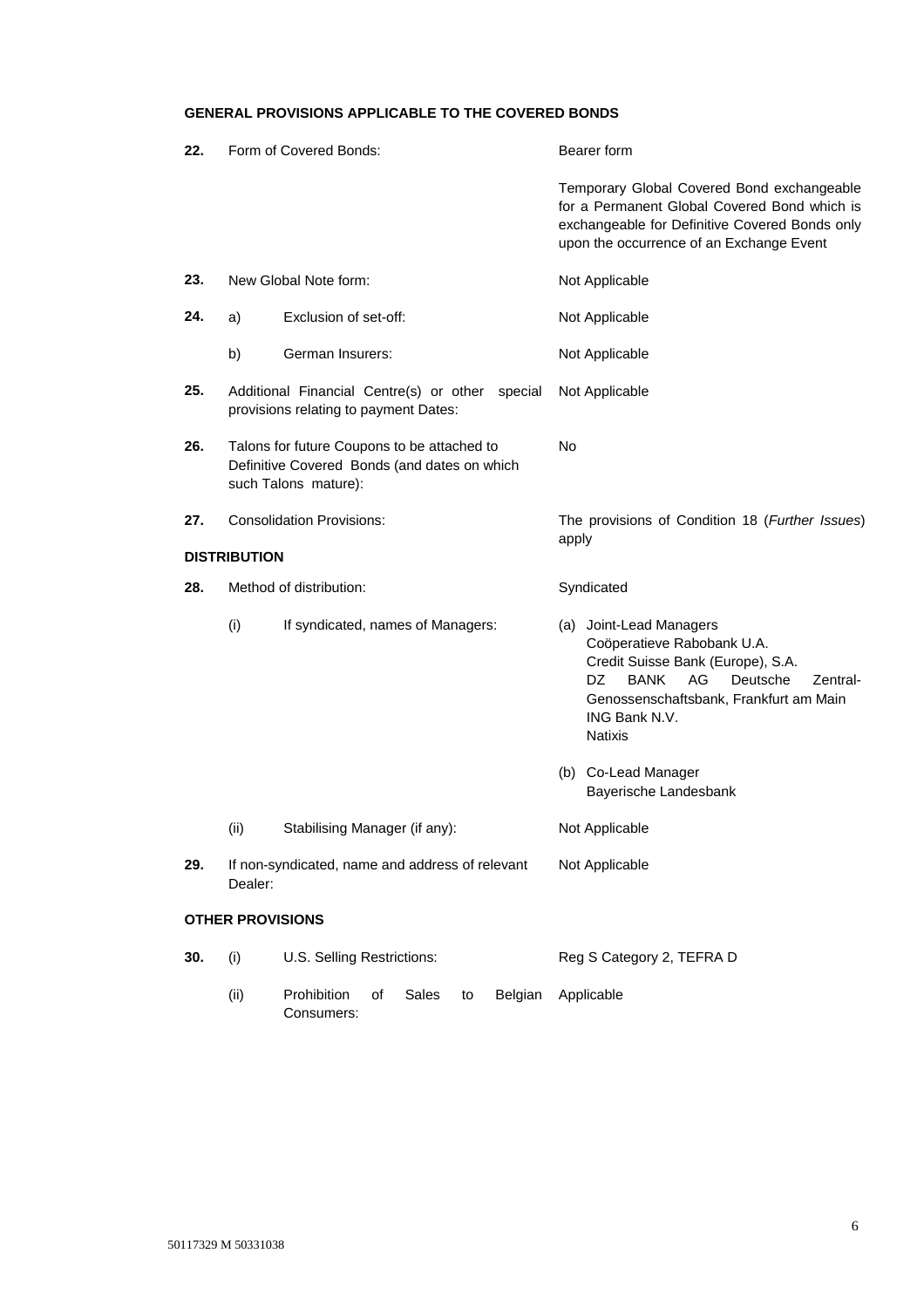## **Responsibility**

The Issuer and the CBC declare that the information contained herein is, to the best of its knowledge, in accordance with the facts and makes no omission likely to affect its import. The Issuer and the CBC (only as far as it concerns the CBC) accept responsibility for the information contained in these Final Terms. The Issuer and the CBC (only as far as it concerns the CBC) accept responsibility for the information contained in these Final Terms.

Signed on behalf of the Issuer: Signed on behalf of the CBC:

By: Duly authorised By: Duly authorised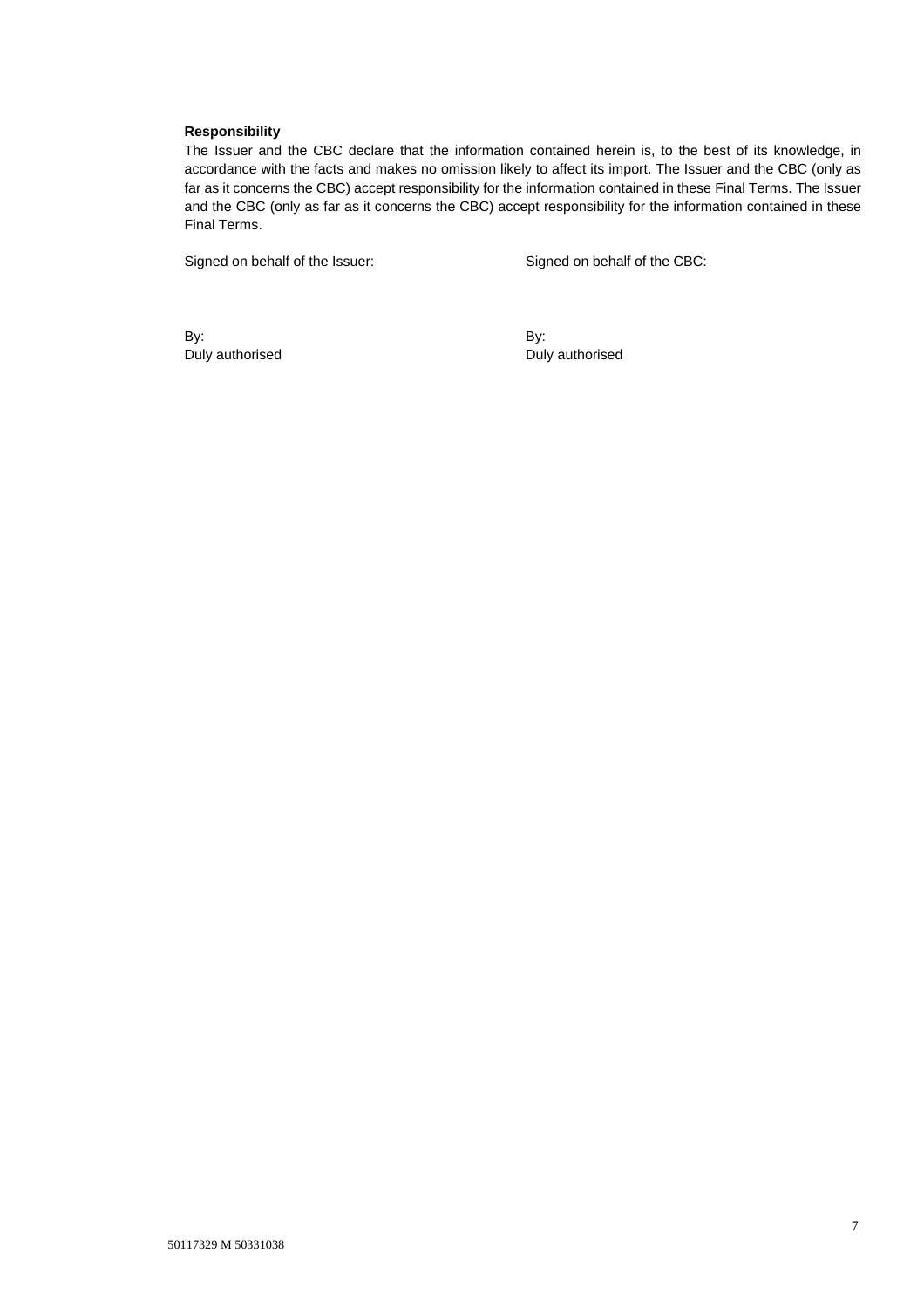# **PART B - OTHER INFORMATION**

# **1. LISTING AND ADMISSION TO TRADING**

| (i)            | Listing:                                                       | Euronext Amsterdam                                                                                                                                              |  |  |
|----------------|----------------------------------------------------------------|-----------------------------------------------------------------------------------------------------------------------------------------------------------------|--|--|
| (ii)           | Admission to trading:                                          | Application has been made for the Covered<br>Bonds to be admitted to trading on the regulated<br>market on the official list of Euronext Amsterdam              |  |  |
| (iii)          | Estimate of total expenses related to<br>admission to trading: | EUR 8,225                                                                                                                                                       |  |  |
| <b>RATINGS</b> |                                                                |                                                                                                                                                                 |  |  |
| Ratings:       |                                                                | The Covered Bonds to be issued are expected to<br>be rated:                                                                                                     |  |  |
|                |                                                                | S&P Global Ratings Europe Limited: AAA                                                                                                                          |  |  |
|                | Registration of Rating Agency:                                 | S&P.<br>Ratings Europe Limited is<br>Global<br>established in the EU and registered under<br>Regulation (EU) No 1060/2009, as amended (the<br>"CRA Regulation") |  |  |
|                |                                                                |                                                                                                                                                                 |  |  |

## **3.** Notification: Not Applicable

**2. RATINGS**

## **4. INTERESTS OF NATURAL AND LEGAL PERSONS INVOLVED IN THE ISSUE**

Save as discussed in "*Subscription and Sale*", so far as the Issuer is aware, no person involved in the issue of the Covered Bonds has an interest material to the offer.

## **5. USE AND ESTIMATED NET PROCEEDS**

| (i)  | Estimated net proceeds: | EUR 495,345,000                                                                                                                                                                                                                                                                                                                                                                                |
|------|-------------------------|------------------------------------------------------------------------------------------------------------------------------------------------------------------------------------------------------------------------------------------------------------------------------------------------------------------------------------------------------------------------------------------------|
| (ii) | Use:                    | The net proceeds of the Covered Bonds will be<br>used to finance and/or refinance an Eligible<br>Green Loan Portfolio (as defined below) meeting<br>the Eligibility Criteria (as defined below).                                                                                                                                                                                               |
|      |                         | "Eligible Green Loan Portfolio" includes any<br>new and/or existing mortgage loans for energy<br>efficient residential buildings in the Netherlands<br>that meet the requirements of the Issuer's Green<br>Bond Framework. In order to qualify for the<br>Eligible Green Loan Portfolio, the assets are<br>required to meet one of the below eligibility<br>criteria ("Eligibility Criteria"): |
|      |                         | for Dutch residential properties built prior to<br>1.                                                                                                                                                                                                                                                                                                                                          |

31 December 2020: existing residential buildings in the Netherlands with an Energy Performance Certificate "A", and belonging to the top 15 per cent. low-carbon residential buildings in the Netherlands;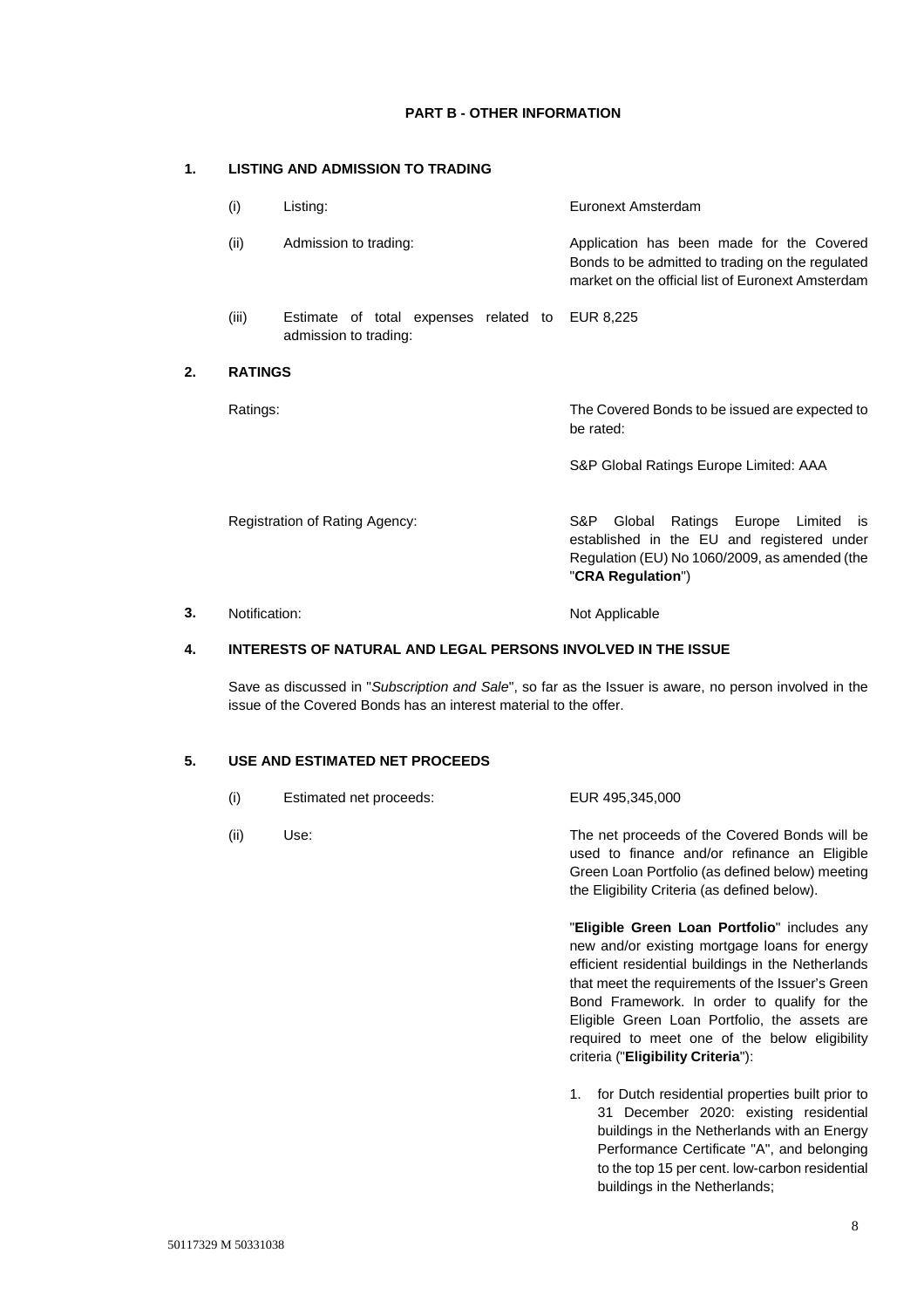- 2. for Dutch residential properties built as of 1 January 2021: new or existing residential buildings that have a primary energy demand at least 10 per cent. Lower than the one resulting from the local Nearly Zero Energy Buildings (NZEB);
- 3. for Refurbished Dutch residential properties with at least a 30 per cent. improvement in energy efficiency. In terms of Energy Performance Certificate labels, this corresponds to a two-step Energy Performance Certificate label improvement; or
- 4. For individual measures aimed at energy efficiency improvement and the installation of renewables on-site in residential building: eligible lending activities include, but are not restricted to installation of cavity wall, roof and/or floor insulation, heat pump, infrared panels, solar boilers and solar panels, installing energy-efficient frames and doors and 'double glazing' or HR ++ glazing.

The envisaged impact of the issue of the Covered Bonds is a reduction and/or an avoidance in greenhouse gas emissions as a result of a lower degree of carbon intensity of the Issuer's Eligible Green Loan Portfolio versus the baseline in the Netherlands. The way in which the reduced and/or avoided greenhouse gas emissions will be calculated will be clearly outlined in post-issuance reporting documents which for the avoidance of doubt are not part of the Issue.

**6. YIELD** (Fixed Rate Covered Bonds only)

Indication of yield: 1.945 per cent. per annum, in respect of the period from (and including) the Issuer Date to (but excluding) the Maturity Date

> The yield is calculated at the Issue Date on the basis of the Issue Price. It is not an indication of future yield.

## **7. OPERATIONAL INFORMATION**

- (i) ISIN: NL0015000WP1
- (ii) Common Code: 248148241
- (iii) WKN Code: A3K5D7 / NL0015000WP1
- (iv) FISN: NN Bank N.V./1.875 Bd 20320517
- (v) CFI: DBFSFB